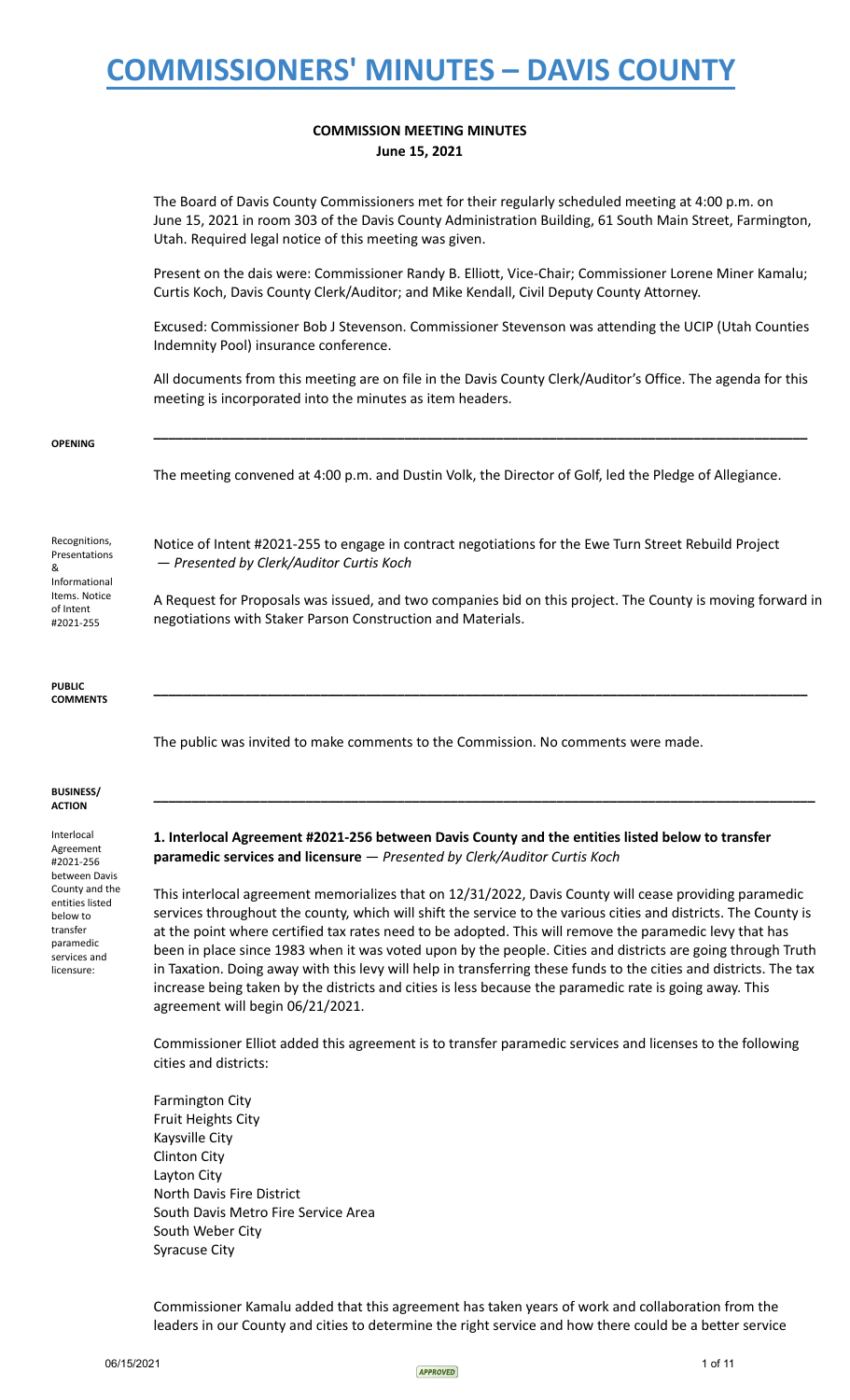moving forward. Both Commissioners thanked the Sheriff's Office for their great job and the dual role they have taken on. Commissioner Elliot noted the cities came to us and requested this agreement. He added this agreement will be good for the County overall and allow us to focus more on law enforcement duties.

Curtis Koch noted for the record they are approving the interlocal agreement with Davis County and the entities at this time because the tax rate is going away today. Six of the nine signatures are still needed. In future Commission meetings, those other signatures will go through. A record with all signatures will be held in the County records so there is a complete record of all entities who made this agreement.

> Motion to Approve: Com. Elliott Seconded: Com. Kamalu All voted Aye

Public Hearing

Resolution #2021-257 adopting the 2021 Certified Tax Rates for the Davis County Special Service Area.

**2. Resolution #2021-257 adopting the 2021 Certified Tax Rates for the Davis County Special Service Area** — *Presented by Chief Deputy Auditor Heidi Voordeckers*

Pursuant to Utah Code 59-2-909, the County has to adopt certified tax rates before June 22 of each year for general County purposes. This resolution funds the unincorporated area of Davis County. The 2021 certified tax rate is .000761. [The contract period is 01/01/2021 to 12/31/2021.] The receivable amount is \$671,688.

Resolution #2021-258 adopting the 2021 Certified Tax Rates for County Assessing and Collecting.

**3. Resolution #2021-258 adopting the 2021 Certified Tax Rates for County Assessing and Collecting** — *Presented by Chief Deputy Auditor Heidi Voordeckers*

This rate is determined by the state and split by counties that do collections and distributions. The statewide certified tax rate is .000161. [The contract period is 01/01/2021 to 12/31/2021.] The receivable amount is \$4,851,588.

Resolution #2021-259 adopting the 2021 Certified Tax Rates for Davis County.

**4. Resolution #2021-259 adopting the 2021 Certified Tax Rates for Davis County** — *Presented by Chief Deputy Auditor Heidi Voordeckers*

The Davis County combined rate includes General Operations. The certified tax rate is .001004. The annual revenue is \$28,961,352.

The Interest and Sinking Fund for the jail bond that was voted on and initial construction began in 2005, annual tax rate is .000063. Annual revenue of \$1,816,087.

For Flood Control, an annual tax rate of .000180. The annual revenue is \$5,192,274.

For Health and Seniors, an annual tax rate of .000188. Annual revenue of \$5,423,042

The last levy is the Paramedic levy, which will be adopted at zero percent. If the County were to adopt this certified tax rate, the rate would have been .000108 with the annual revenue of \$3,115,365. It is anticipated that the other taxing entities will pick it up through Truth in Taxation. Holding hearings will take place this August. [The contract period is 01/01/2021 to 12/31/2021. The receivable amount is \$41,392,755.]

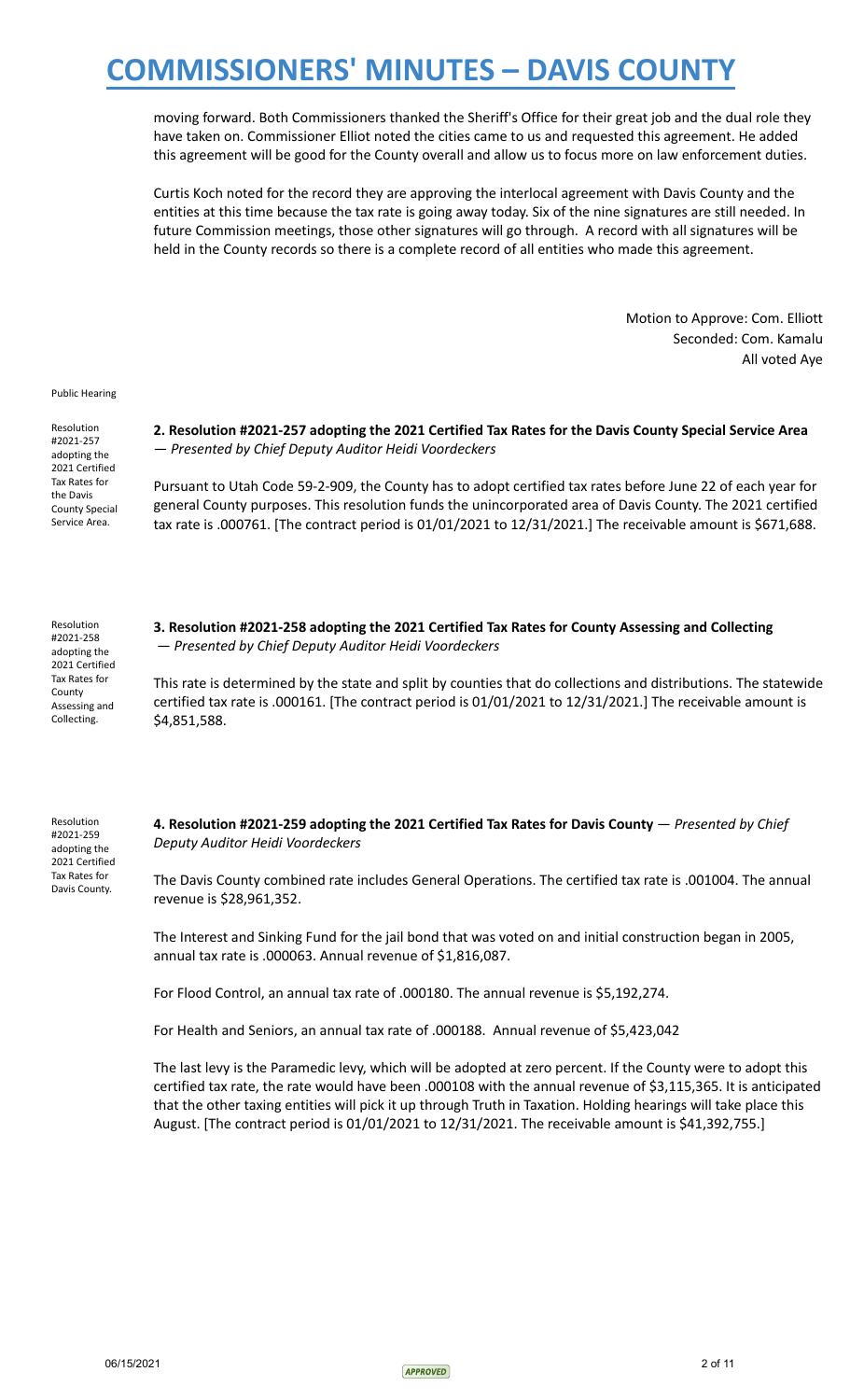Resolution #2021-260 adopting the 2021 Certified Tax Rates for Davis County Library.

**5. Resolution #2021-260 adopting the 2021 Certified Tax Rates for Davis County Library** — *Presented by Chief Deputy Auditor Heidi Voordeckers*

The annual tax rate is .000289. [The contract period is 01/01/2021 to 12/31/2021.] The receivable amount is \$8,362,810.

Commissioner Kamalu questioned if Heidi had broken down these items further than they were listed on the meeting's agenda. Heidi confirmed she had broken them down for the individual resolutions. She clarified the county general rate is split between four different funds.

> Motion to Approve: Com. Elliott Seconded: Com. Kamalu All voted Aye

Resolution #201-261 approving 2021 Budget Appropriation requests and adjustments to revenues.

### **6. Resolution #201-261 approving 2021 Budget Appropriation requests and adjustments to revenues** — *Presented by Chief Deputy Auditor Heidi Voordeckers*

Many of the items to be considered under the Budget Appropriation requests are related to the tax rates adopted today. Some activity is related to the paramedic rate going away and a handful are requests which came from departments. [The contract period is 06/15/2021 to 12/31/2021.] The payable amount is \$605,541. Heidi read the list of requests and adjustments.

"June 15, 2021 Resolution and Budget Opening Items." *See Attachment A.*

**Public Hearing** Commissioner Elliot opened up the Public Hearing. No comments were made.

Motion to Close Public Hearing and Move Approval: Com. Elliott Seconded: Com. Kamalu All voted Aye

#### **Animal Care**

Adoption **Contracts** Summary #2021-262 for May 2021 **7. Adoption Contracts Summary #2021-262 for May 2021** — *Presented by Deputy Director Ashleigh Young* There were 41 cat adoptions, 45 dog adoptions, and 13 other species adoptions for May, 2021. There is no financial information.

**Ordinance** #03-2021 repealing Title 6, Chapter 6.08, Section 6.08.130, and amending Title 6, Chapter 6.32, Section 6.32.010

**8. Ordinance #03-2021 repealing Title 6, Chapter 6.08, Section 6.08.130, and amending Title 6, Chapter 6.32, Section 6.32.010 of the Davis County, Utah, Code of Ordinances regarding the fees of Animal Care of Davis County** — *Presented by Deputy Director Ashleigh Young*

In February, the Commission approved a fee change. There are fees in two different areas which is confusing for the staff and the public. By repealing Title 6, Chapter 6.08, Section 6.08.130, and amending Title 6, Chapter 6.32, Section 6.32.010, The County is simply moving those fees to one section in its ordinances.

> Motion to Approve Items 7-8: Com. Elliott Seconded: Com. Kamalu All voted Aye

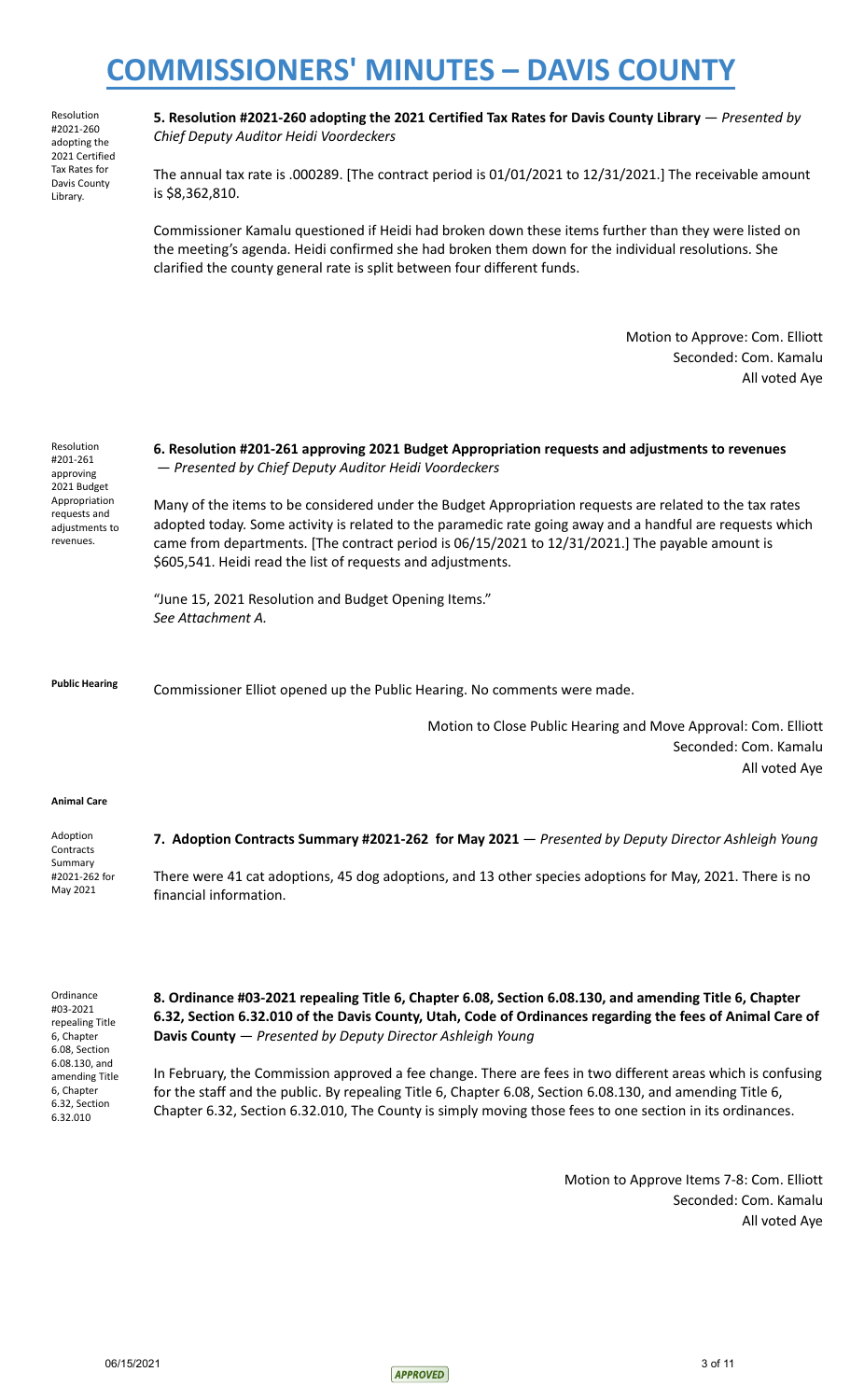#### **Clerk/Auditor**

Amendment #2012-197B with the State of Utah Administrative Office of the Courts to continue the lease of space occupied by the Attorney's Office and Justice Court for an additional 5 years

### **9. Amendment #2021-197B with the State of Utah Administrative Office of the Courts to continue the lease of space occupied by the Attorney's Office and Justice Court for an additional Five years** — *Presented by Clerk/Auditor Curtis Koch*

This amendment is with the Utah Administrative Office of the Courts. It is an extension of the lease at the Justice Complex where the County Attorney's offices and Justice Court are located. That lease is set to expire on 12/31/2021. The extension has a 2 percent annual increase per square feet to the rental fee. Once this term ends, this amendment gives the County an additional five years after that for a total of 10 years. This amendment gives the County flexibility to continue to run our Attorney's Offices there and plan for the future. [The contract period is 01/21/2021 to 12/31/2026. The payable amount is \$241,876.16, \$246,713.68, \$251,647.96, \$256,680.92, and \$261,814.54 for each respective year.]

> Motion to Approve: Com. Kamalu Seconded: Com. Elliott All voted Aye

#### **CED**

Resolution and Interlocal Cooperation Agreement #2021-263 with Woods Cross City for the West Legacy Trail upgrade project.

### **10. Resolution and Interlocal Cooperation Agreement #2021-263 with Woods Cross City for the West Legacy Trail upgrade project**

— *Presented by Community and Economic Development Director Kent Andersen*

This was a project for Prop 1 funds in 2020. It will connect the future Immigrant Trail with the existing Denver & Rio Grande (D&RG). It will go from 3000 West to 4500 West with 10 foot wide asphalt and will have push button crosswalks at nine locations. Clinton is providing a 30 percent match of approximately \$175,000. The contract period is 06/15/2021 to 06/15/2023. The payable amount is \$410,000.

| Resolution and<br>Interlocal<br>Cooperation<br>Agreement                                     | 11. Resolution and Interlocal Cooperation Agreement #2021-264 with Woods Cross City for the West<br>Legacy Trail upgrade project<br>- Presented by Community and Economic Development Director Kent Andersen                                                                                                                             |
|----------------------------------------------------------------------------------------------|------------------------------------------------------------------------------------------------------------------------------------------------------------------------------------------------------------------------------------------------------------------------------------------------------------------------------------------|
| #2021-264<br>with Woods<br>Cross City for<br>the West<br>Legacy Trail<br>upgrade<br>project. | This is another 2020 Prop 1 project to pave the dirt trail on the west side of Legacy. It will go from<br>approximately 500 South to the pedestrian bridge at 2425 South. Woods Cross is providing the required 30<br>percent match of \$96,413.75. The contract period is 06/15/2021 to 06/15/2023. The payable amount is<br>\$224,230. |

Agreement #2021-265 with USA Wrestling for the Sanderson Wrestling Camp.

**12. Agreement #2021-265 with USA Wrestling for the Sanderson Wrestling Camp** — *Presented by Community and Economic Development Director Kent Andersen*

This item was introduced but there was no further discussion. The contract period is 07/28/2021 to 07/31/2021. The receivable amount is \$2,268.90.

Agreement #2021-266 with USA Wrestling for the fall early winter wrestling tournaments. with USA Wrestling

**13. Agreement #2021-266 with USA Wrestling for the fall/early winter wrestling tournaments with USA Wrestling** — *Presented by Community and Economic Development Director Kent Andersen*

This item was introduced but there was no further discussion. The contract period is 10/20/2021 to 01/01/2022. The receivable amount is \$20,619.

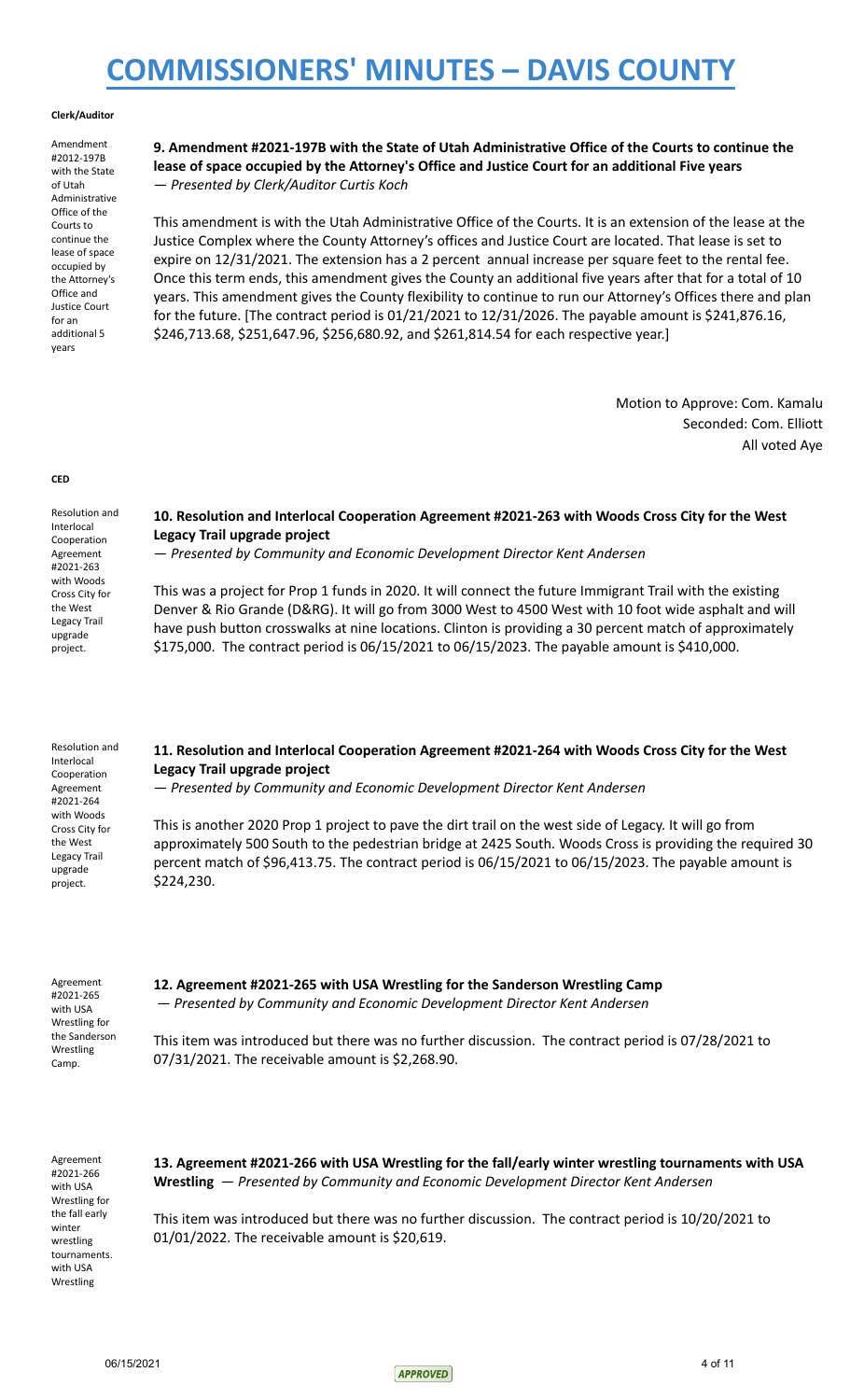Appointment #2021-267 of Mike Blackham to the Davis County Board of Appeals.

**14. Appointment #2021-267 of Mike Blackham to the Davis County Board of Appeals** — *Presented by Community and Economic Development Director Kent Andersen*

Mr. Mike Blackham has 34 years of experience as a building inspector and recently retired as Kaysville City's Building Official. [The contract period is 06/15/2021 to 06/15/2023.]

Appointment #2021-268 of Dave Anderson to the Davis County Board of Appeals.

**15. Appointment #2021-268 of Dave Anderson to the Davis County Board of Appeals** — *Presented by Community and Economic Development Director Kent Andersen*

Mr. Dave Anderson has 40 years private contracting experience. He is a certified General Contractor and currently works for Hogan Construction. [The contract period is 06/15/2021 to 06/15/2023.]

Appointment #2021-269 of Paul Rowland to the Davis County Board of Appeals

**16. Appointment #2021-269 of Paul Rowland to the Davis County Board of Appeals** — *Presented by Community and Economic Development Director Kent Andersen*

Mr. Paul Rowland has 40 years of experience in engineering and 35 years as the Bountiful City Engineer. The contract period is 06/15/2021 to 06/15/2023.

These three recommendations are for appointments to the Davis County Board of Appeals. This Board of Appeals will help decide appeals on orders related to the interpretation of the international building code. As per the Resolution, the Board of Appeals shall consist of members who are qualified by experience and training to pass on matters pertaining to construction and who are not employees of the jurisdiction.

Kent Anderson thanked the three individuals for their willingness to participate in our Board of Appeals. Kent Anderson added that it is important to note that he does not have a relationship, nor has he interacted with any of these three individuals. Some of the time the appeals they may consider would be a result of actions taken by himself, Kent Anderson.

Agreement #2021-270 with AECOM **Technical** Services, Inc. for Environmental Review Consulting Services

**17. Agreement #2021-270 with AECOM Technical Services, Inc. for Environmental Review Consulting Services for the Community Development Block Grant (CDBG) program** — *Presented by Community and Economic Development Director Kent Andersen*

This item was introduced but there was no further discussion. The contract period is 06/01/2021 to 07/31/2022. The payable amount is \$19,822.02.

> Motion to Approve Items 10-17: Com. Kamalu Seconded: Com. Elliott All voted Aye

#### **Golf Course**

Sponsorship Agreement #2021-271 for the 2021 Mountainland Valley View Open Sponsorship

### **18. Sponsorship Agreement #2021-271 with Mountainland Supply Company, LLC for the 2021 Mountainland Valley View Open Sponsorship** — *Presented by Golf Director Dustin Volk*

This will be the fourth year of the Mountainland Valley View Open. All the leading golf professionals and best amateurs in the State come to play the first week of August. A big corporate tournament on Thursday leads up to the main tournament on Friday and Saturday. The contract period is 08/05/2021 to 08/07/2021. The receivable amount is \$7,000.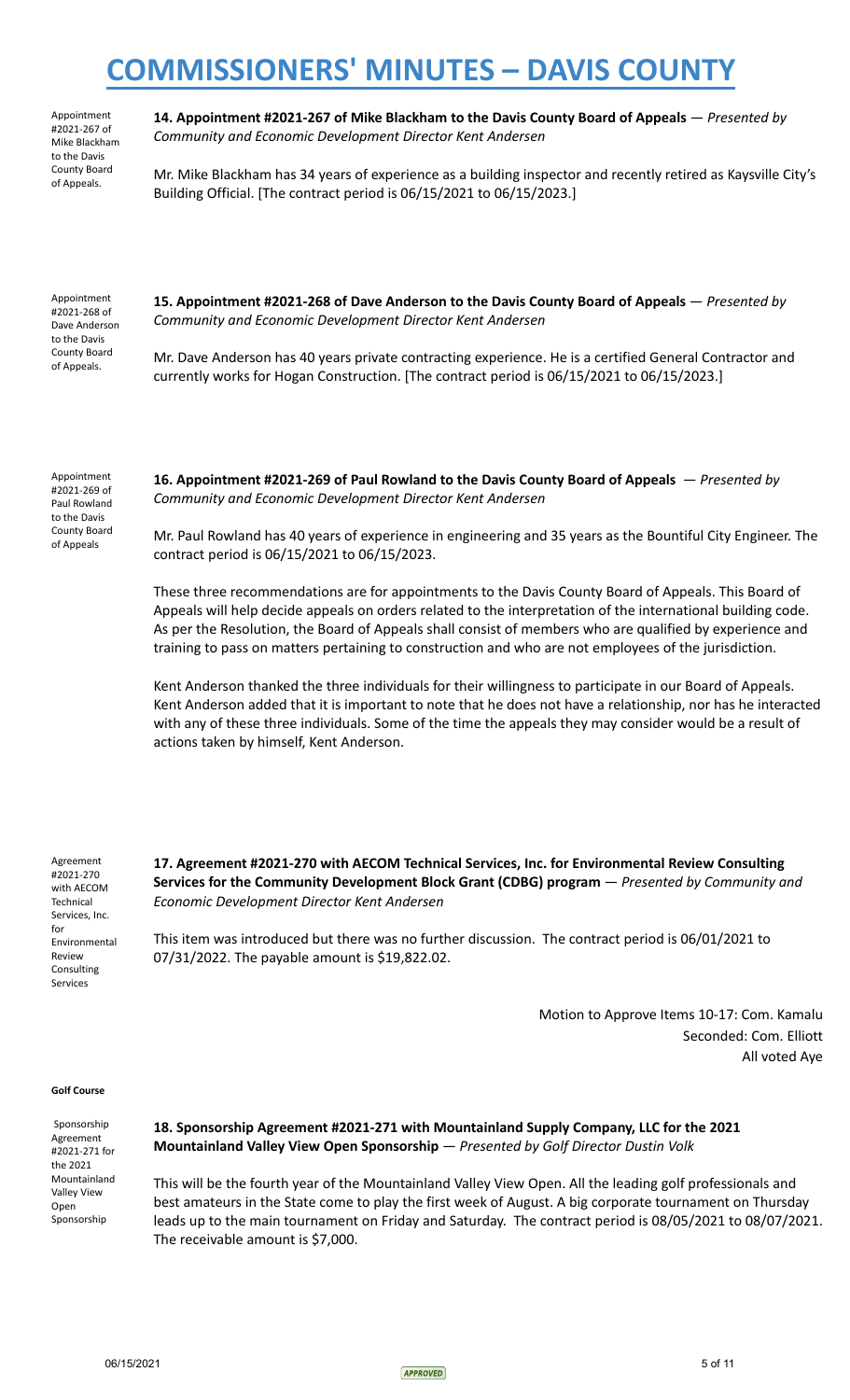Agreement #2021-272 With Cutting Edge Tree Professionals For tree removal

**19. Agreement #2021-272 with Cutting Edge Tree Professionals for the removal of seven damaged trees on the Valley View Golf Course** — *Presented by Golf Director Dustin Volk*

This agreement is to remove seven damaged trees on the Valley View Golf Course. The trees were destroyed by windstorms over the years. These funds will be covered by the insurance. The contract period is 06/15/2021 and there is no ending date. The payable amount is \$11,550.

> Motion to Approve Items 18-19: Com. Kamalu Seconded: Com. Elliott All voted Aye

#### **Health**

Agreement #2021-273 with Utah Department of Human Services, DSPD, to provide Meals on Wheels.

### **20. Agreement #2021-273 with Utah Department of Human Services, Division of Services for People with Disabilities to provide Meals on Wheels for approved individuals on the DSPD waiting list** — *Presented by Commissioner Kamalu*

From Health Administration, this is a contract with Utah Department of Human Services, Division of Services for People with Disabilities (DSPD) to provide Meals on Wheels for approved individuals on the DSPD waiting list. The contract period is 05/28/2021 to 06/30/2021. The receivable amount is up to \$10,000.

2021 Host Agency Agreement #2021-274 with Easterseals-Goodwill

### **21. Host Agency Agreement #2021-274 2021 with Easterseals-Goodwill SCSEP**

— *Presented by Commissioner Kamalu*

An agreement was introduced for the Senior Community Service Employment Program to provide a safe and helpful worksite. Training is needed for participants to engage in productive duties and tasks in order to become job ready. The contract period is 07/01/2021 to 06/30/2022. There is no financial information.

Summary List #2021-275 of In-Kind Donations

#### **22. Summary List #2021-275 of In-Kind Donations** — *Presented by Commissioner Kamalu*

A Summary List from Health Administration was presented for In-Kind Donations with various entities. There are no dates and no financial information that is pertinent. The receivable amount is \$9,262.50.

Commissioner Kamalu noted the number of people supporting the Health Department in their tremendous and intense work in the COVID response.

#### Summary List #2021-276 of **23. Summary List #2021-276 of sponsorships** — *Presented by Commissioner Kamalu*

A Summary List from Health Administration was presented for various sponsorships. There are no dates and no financial information.

Amendment #2018-323-C to the contract with Utah Department of Health for the Summer Food Service Program

sponsorships

**24. Amendment #2018-323-C to the contract with Utah Department of Health for the Summer Food Service Program** — *Presented by Commissioner Kamalu*

An amendment with the Utah Department of Health was presented from Health and Environmental Services for the Summer Food Service Program, increasing the amount and replacing Attachment A in exchange for continued services. The contract period is 07/01/2021 to 06/30/2022. The receivable amount is \$115.

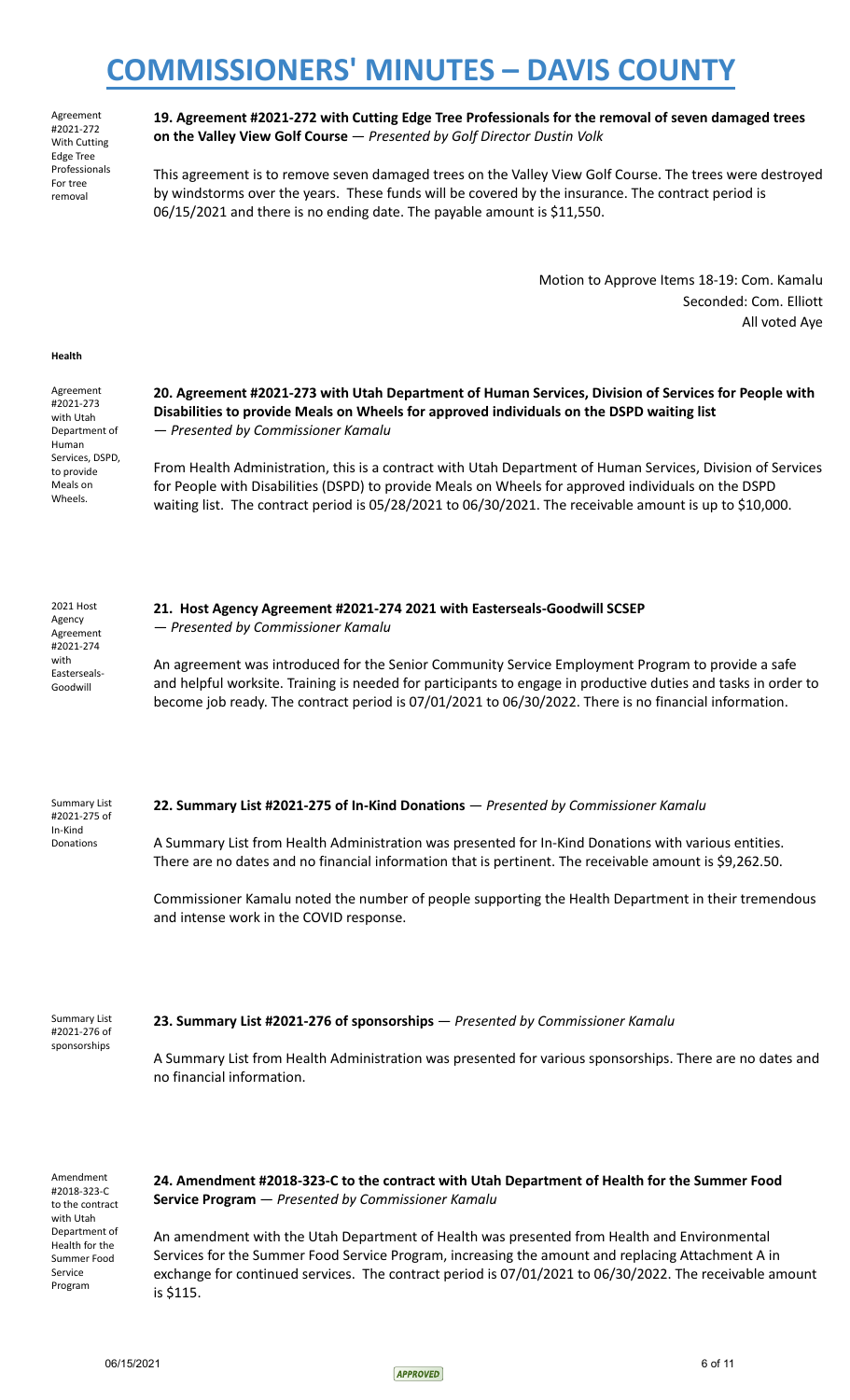Agreement #2021-277 with Vibrant Wellbeing to obtain services of a provider for Tai Ji Quan

### **25. Agreement #2021-277 with Vibrant Wellbeing to obtain services of a provider for Tai Ji Quan** — *Presented by Commissioner Kamalu*

A contract was introduced from Health Senior Services with Vibrant Wellbeing to obtain services from Tai Ji Quan better balance classes for seniors at the senior centers. The contract period is 06/08/2021 and there is no ending date. The payable amount is \$25.00 per class taught.

> Motion to Approve Items 20-25: Com. Kamalu Seconded: Com. Elliott All voted Aye

**Human Resources**

Agreement #2021-278 with FEMA for the 2020 Windstorm Disaster Declaration Grant

### **26. Agreement #2021-278 with FEMA for the approval of The Public Assistance Articles for the 2020 Windstorm Disaster Declaration Grant** — *Presented by Chief Deputy Auditor Heidi Voordeckers*

This agreement will allow the county to move forward with requesting close to \$190,000 in damages and debris removal from the September 7, 2020 windstorm. It certifies the County will comply with all state and federal regulations such as the Clean Water Act and the Endangered Species Act. We will comply with the Federal Single Audit, be in compliance with all deadlines and reporting documents, only engage in eligible work, and will meet the non federal cost share which is 25 percent.

> Motion to Approve: Com. Elliott Seconded: Com. Kamalu All voted Aye

**Library**

Agreement #2021-279 with Carol Merrill-Flitton for the donation of the "The Interlude"

**27. Agreement #2021-279 with Carol Merrill-Flitton for the donation of the painted reproduction of "The Interlude"** — *Presented by Library Director Josh Johnson*

This agreement was presented for the donation of an oil painting which is a reproduction of "The Interlude." This donation is from Carol Merrill-Flitton. The contract allows for the painting to go in any of the libraries.

Agreement #2021-280 with Granite Mill & Fixture Company for the fabrication of furniture for the new Clearfield Library

**28. Agreement #2021-280 for the Contract with Granite Mill & Fixture Company for the fabrication of special millwork pieces of furniture for the new Clearfield Library** — *Deputy Director Lynnette Mills*

This is a contract with Granite Mill & Fixture Company to provide the extra millwork pieces for the new Clearfield Library. This includes two three tiered displays, two Online Public Access Catalog (OPAC) stations, and a podium. The payable amount is \$8,583. The contract period is 06/15/2021 to 09/13/2021.

Commissioner Kamalu asked where they were in the process at the new Clearfield Library. Lynnette Mills explained they did a walkthrough with the Library Board today, and the wood ceilings are going in as well as the cabinetry. The concrete and the planters are also going in. She mentioned the concept of the new Library's design is Aeronautical.

> Motion to Approve Items 27-28 : Com. Kamalu Seconded: Com. Elliott All voted Aye

**Sheriff's Office**

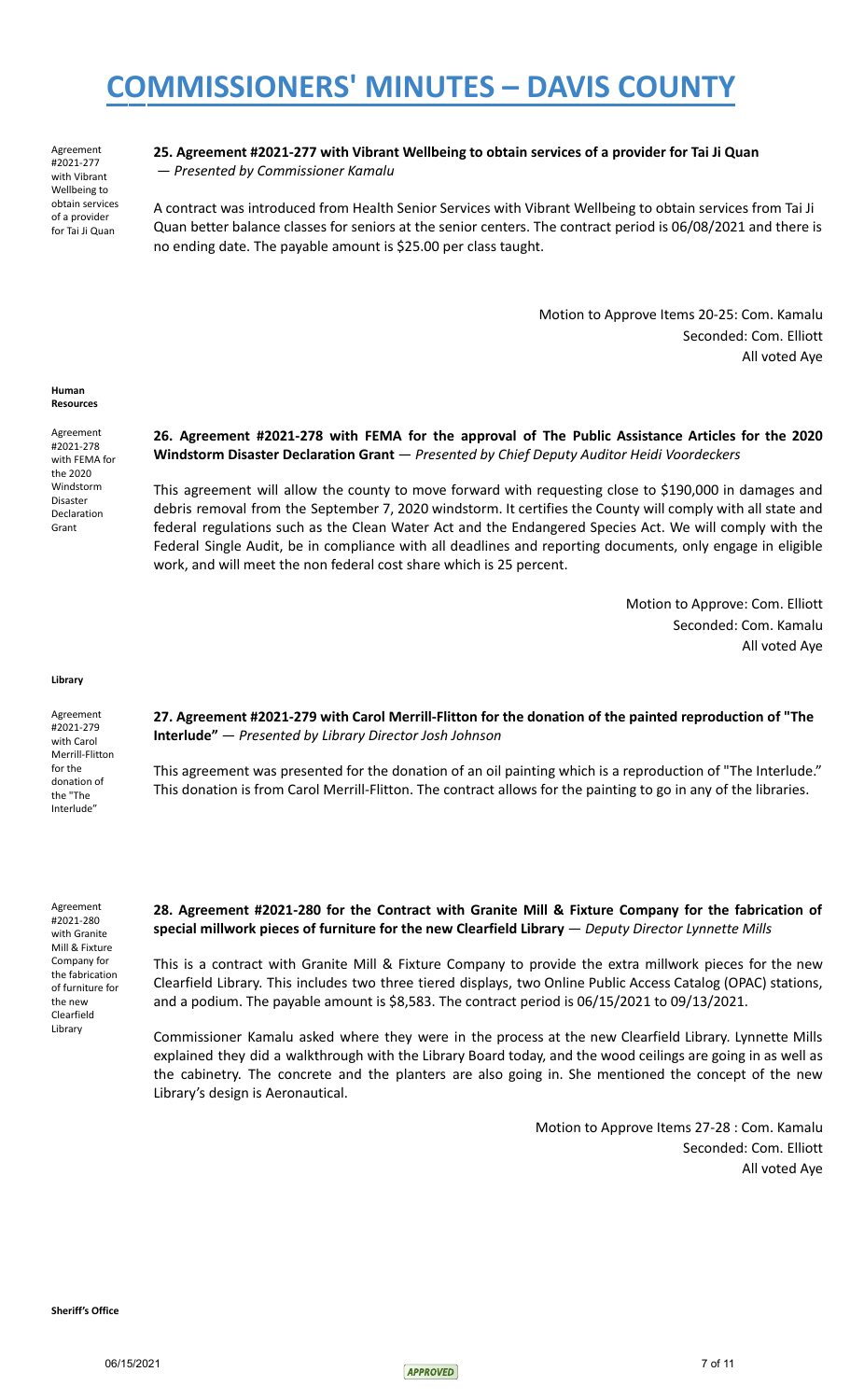Agreement #2021-281 for training reimbursement with Valborg Marie Clarkor

**29. Agreement #2021-281 with Valborg Marie Clark for training reimbursement for the Law Enforcement Officer Training Terms** *— Presented by Chief Deputy Susan Poulsen*

This item was introduced but there was no further discussion. The contract period is 06/15/2021 to 06/15/2023. The receivable amount is \$17,862.97.

| Agreement<br>#2021-282 for<br>training<br>reimbursement<br>with Clifton<br>Corey Jenkins | 30. Agreement #2021-282 with Clifton Corey Jenkins for Special Functions and Basic Corrections Academy<br>training - Presented by Chief Deputy Susan Poulsen |
|------------------------------------------------------------------------------------------|--------------------------------------------------------------------------------------------------------------------------------------------------------------|
|                                                                                          | This item was introduced but there was no further discussion. The contract period is 06/15/2021 to<br>06/15/2023. The receivable amount is \$16,338.         |

Modification to Agreement #2020-502-A with U.S. Forest Service to increase funding

### **31. Modification to Agreement #2020-502-A with U.S. Forest Service to increase funding** — *Presented by Chief Deputy Susan Poulsen*

This is a modification to the Forest Service Agreement providing law enforcement services for the Forest Service's areas in Davis County. Increasing the total amount of \$11,000. The contract period is 06/15/2021 to 09/30/2025. The receivable amount is an increase of \$4,000, bringing the total to \$11,000.

Agreement #2021-283 with Cabela's for donation of ammunition

**32. Agreement #2021-283 with Cabela's for Donation of ammunition** — *Presented by Chief Deputy Susan Poulsen*

The ammunition was donated to the Sheriff's Office for training purposes. The contract date is 06/15/2021. The receivable value is \$1,253.56.

Ratification of Amendment #2020-85-B with the Utah Department of Corrections to house state inmates

### **33. Ratification of Amendment #2020-80-B with the Utah Department of Corrections to house state inmates** — *Presented by Chief Deputy Susan Poulsen*

This ratification of the amendment with the Utah Department of Corrections increased the funding per inmate and put a limit on how many state inmates the County is able to house in our facility. The contract period is 07/01/2021 to 06/30/2024. There is no financial information right now.

#2021-284 Approval of VOCA grant application for victims services

**34. #2021-284 Approval of VOCA grant application for victims services**. — *Presented by Chief Deputy Susan Poulsen*

This application is for two positions, a Victim Advocate as well as a Victim Advocate Coordinator. There are no dates on the application. There is no funding information available, but the amount applied for was \$187,778.

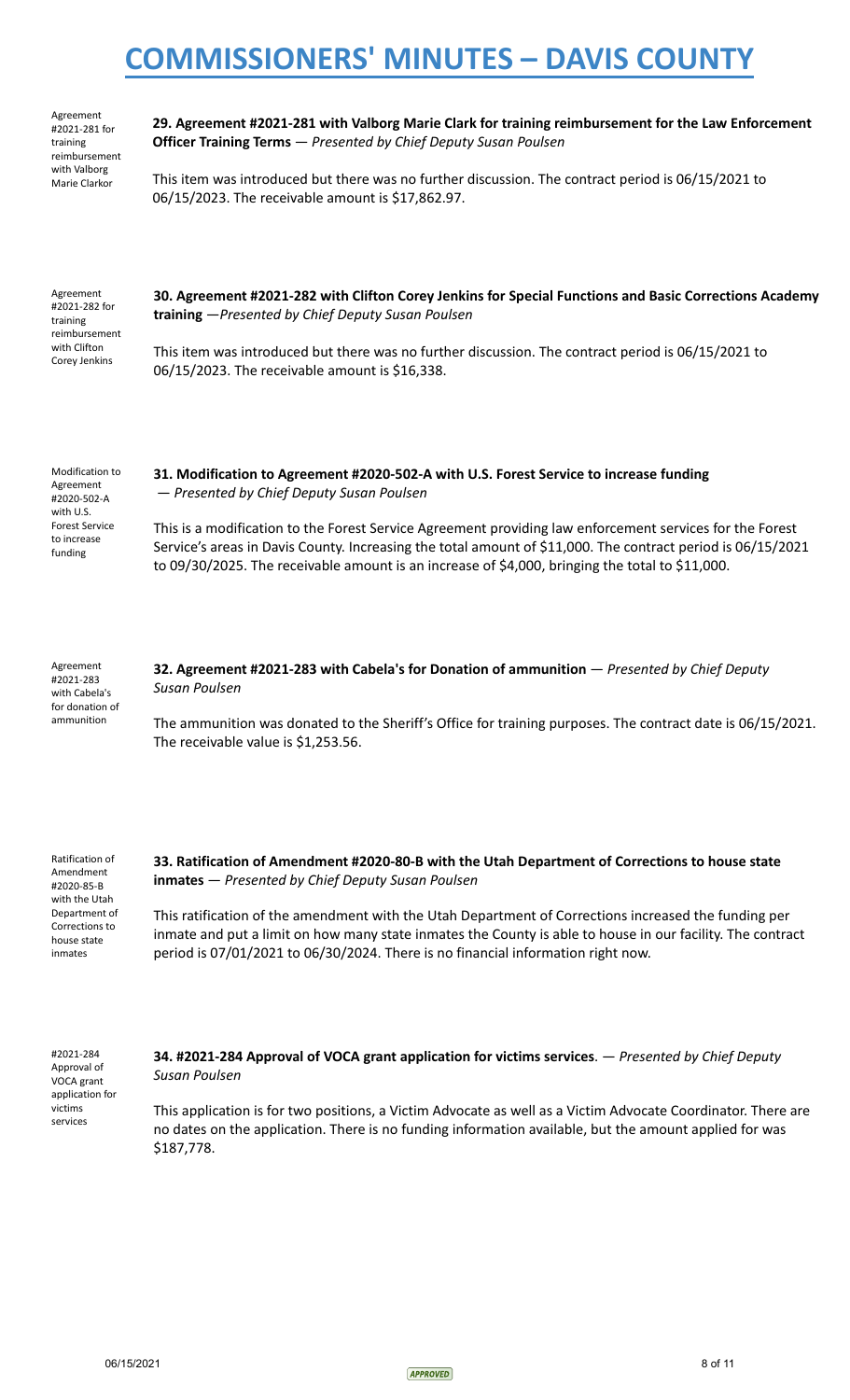**Contract** #2021-285 with Commercial Kitchen Supply to replace the jail kitchen pulper

**35. Contract #2021-285 with Commercial Kitchen Supply to replace the jail kitchen pulper** — *Presented by Chief Deputy Susan Poulsen*

The contract with Commercial Kitchen Supply is to replace a large Jail kitchen pulper, which is a very hefty garbage disposal. The contract begins 06/15/2021 and there is no ending date. The payable amount is \$64,313.54.

Agreement #2021-286 with the Utah Department of Corrections to provide dispatch services for Adult Probation and Parole

**36. Agreement #2021-286 with the Utah Department of Corrections to provide dispatch services for Adult Probation and Parole in Davis County** — *Presented by Chief Deputy Susan Poulsen*

This item was introduced but there was no further discussion. The contract period is 07/01/2021 to 06/30/2026. The receivable amount is \$23,007.16 per year, for a total of \$115,035.80.

Attorney Mike Kendall, who was filling in for Neal Geddes from the Civil Attorney's Division, added points of clarification. He stated the Utah Legislature has passed legislation which has been adopted pertaining to the daily rate reimbursement for inmates. In conjunction with this amendment, the County should anticipate an increase in the per day inmate reimbursement. It may or may not be an overall increase from last year depending on the amount of state inmates the County is housing.

Commissioner Elliot commented that the Utah Association of Counties (UAC) works to get rates increased as it is minimal of what it costs to house inmates. He mentioned a lot of correctional facilities need that revenue for their bonds to pay for their facilities. Luckily, we do not have that problem as much, however, we do still partner with our state agencies and house inmates. Attorney Mike Kendall added this contract amendment allows us to house up to 130 state inmates in our jail.

Attorney Mike Kendall clarified items 29 and 30 in saying it is correct to identify those as receivable in certain respects. The way these contracts work is it is a proposed reimbursement for payment of these fees and an in-kind agreement is made by these individuals to serve a minimum of two years on behalf of the Sheriff's Office. In the event they fail to fulfill that obligation, they would become responsible for all or a portion of the amount that was paid to them in wages, benefits, and training expenses. Our hope is that we would receive their minimum of two years of service and well beyond that.

> Motion to Approve Items 29-36: Com. Kamalu Seconded: Com. Elliott All voted Aye

**Consent Items \_\_\_\_\_\_\_\_\_\_\_\_\_\_\_\_\_\_\_\_\_\_\_\_\_\_\_\_\_\_\_\_\_\_\_\_\_\_\_\_\_\_\_\_\_\_\_\_\_\_\_\_\_\_\_\_\_\_\_\_\_\_\_\_\_\_\_\_\_\_\_\_\_\_\_\_\_\_\_\_\_\_\_\_\_\_\_\_**

Indigent Hardship Abatement **Register** 

#### **Indigent Hardship Register**

Indigent Abatements 1-3 were approved.

Motion to Approve: Com. Elliot Seconded: Com. Kamalu All voted Aye

One item on the Indigent Abatement Register was denied. A hearing was previously held.

Motion to Deny: Com. Elliott Seconded: Com. Kamalu All voted Aye

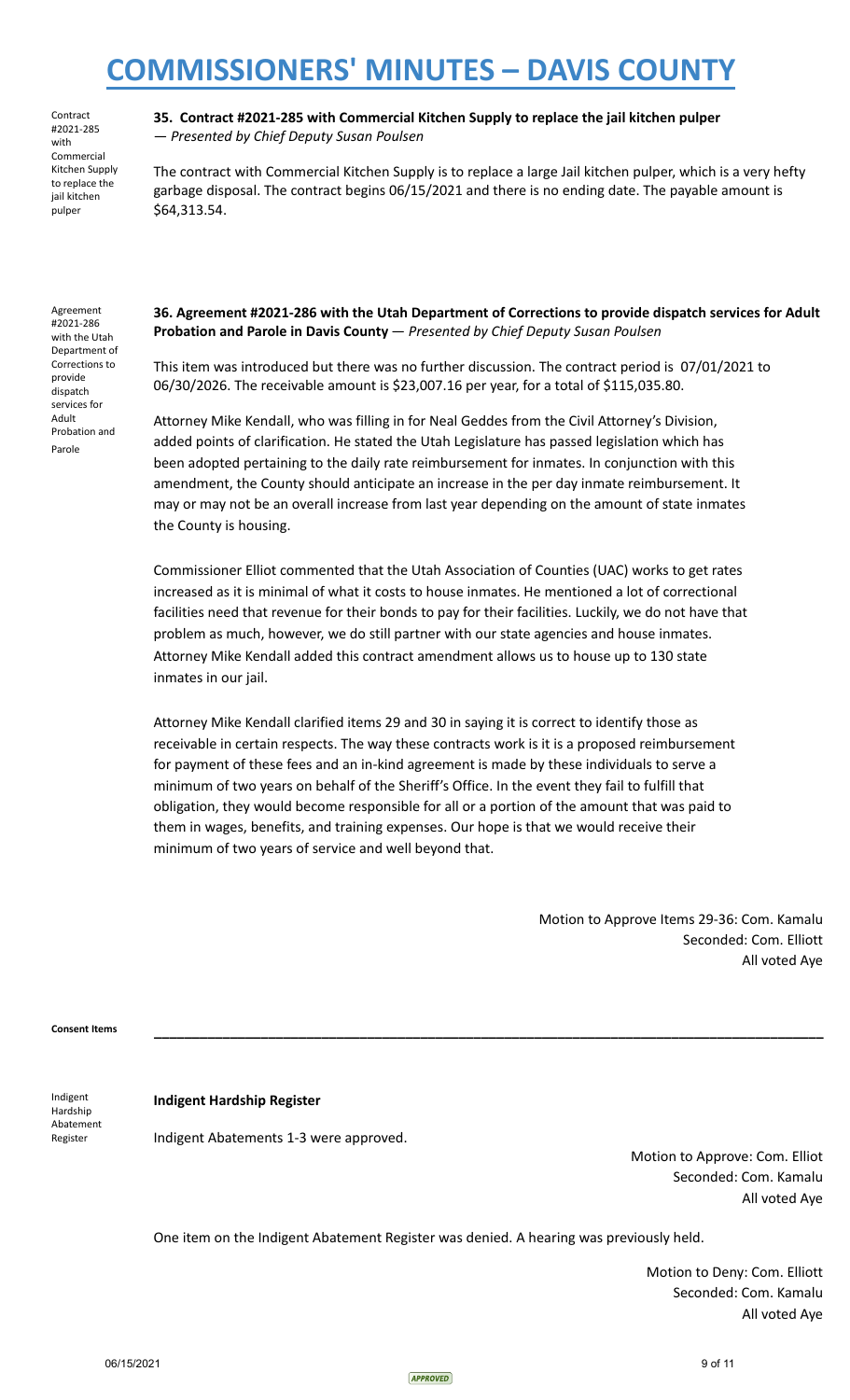Commission Meeting Minutes

#### **Meeting Minutes**

Meeting Minutes for Work Session Meeting Minutes: March 30, 2021, May 4, 2021, May 11, 2021, and May 25, 2021 and Commission Meeting Minutes for May 4, 2021, and May 18, 2021, were presented for approval.

> Motion to Approve: Com. Kamalu Seconded: Com. Elliott All voted Aye

|                                        | Commissioner Kamalu moved to recess to the Board of Equalization. Commissioner Elliott seconded the motion. All voted Aye. |
|----------------------------------------|----------------------------------------------------------------------------------------------------------------------------|
| <b>BOARD OF</b><br><b>EQUALIZATION</b> |                                                                                                                            |
| Property Tax<br>Register               | Property Tax Register matters were presented by Curtis Koch, Davis County Clerk/Auditor, as follows:                       |
|                                        | <b>Auditor's Adjustments:</b>                                                                                              |
|                                        | <b>Tax Exemption Requests</b>                                                                                              |
|                                        | A hearing was provided to two groups to grant exemption                                                                    |
|                                        | <b>Abatements:</b>                                                                                                         |
|                                        | Three properties were recommended for denial                                                                               |
|                                        | <b>Corrections:</b>                                                                                                        |
|                                        | Nine Veteran Exemption Tax Abatements for 2020                                                                             |
|                                        | <b>Accessor Adjustments:</b>                                                                                               |
|                                        | Personal Property Penalty Waiver for one property for \$27.04                                                              |
|                                        | <b>Assessor Initiated Corrections:</b>                                                                                     |
|                                        | A report with various recommendations with differences in taxable value.                                                   |
|                                        | One property qualifying for the 2020 residential exemption<br>٠                                                            |
|                                        | Motion to Approve: Com. Kamalu                                                                                             |
|                                        | Seconded: Com. Elliott                                                                                                     |

All voted Aye

Commissioner Elliott moved to reconvene the Commission Meeting. Commissioner Kamalu seconded the motion. All voted Aye.

**\_\_\_\_\_\_\_\_\_\_\_\_\_\_\_\_\_\_\_\_\_\_\_\_\_\_\_\_\_\_\_\_\_\_\_\_\_\_\_\_\_\_\_\_\_\_\_\_\_\_\_\_\_\_\_\_\_\_\_\_\_\_\_\_\_\_\_\_\_\_\_\_\_\_\_\_\_\_\_\_\_\_\_\_\_\_\_**

**COMMISSION COMMENTS**

Commissioner Elliot invited comments from the dais.

**Commissioner Kamalu** commented that she enjoyed attending the Clinton City Council meeting last week. The Commissioners visit each of the 15 cities in our County to stay up with what is going on in those cities. It is always really informational. Commissioner Kamalu announced this is the year for city elections. The opportunity to file to run for city office is now closed. Commissioner Kamula stated she encouraged people in a meeting several days ago to pay attention, participate, and collaborate as residents of cities throughout this county. The government that touches us the most is local and in her experience, it is the cities. Commissioner Kamalu expressed her appreciation to those who chose to run, adding she is proud of the way elections run in our County.

**Commissioner Elliot** advised that last week a mosquito abatement meeting was held. Davis County is currently seeking applications for anyone over 18 for mosquito abatement. The County is currently down four trucks. The County raised rates to compete in the market and is in need of seasonal workers.